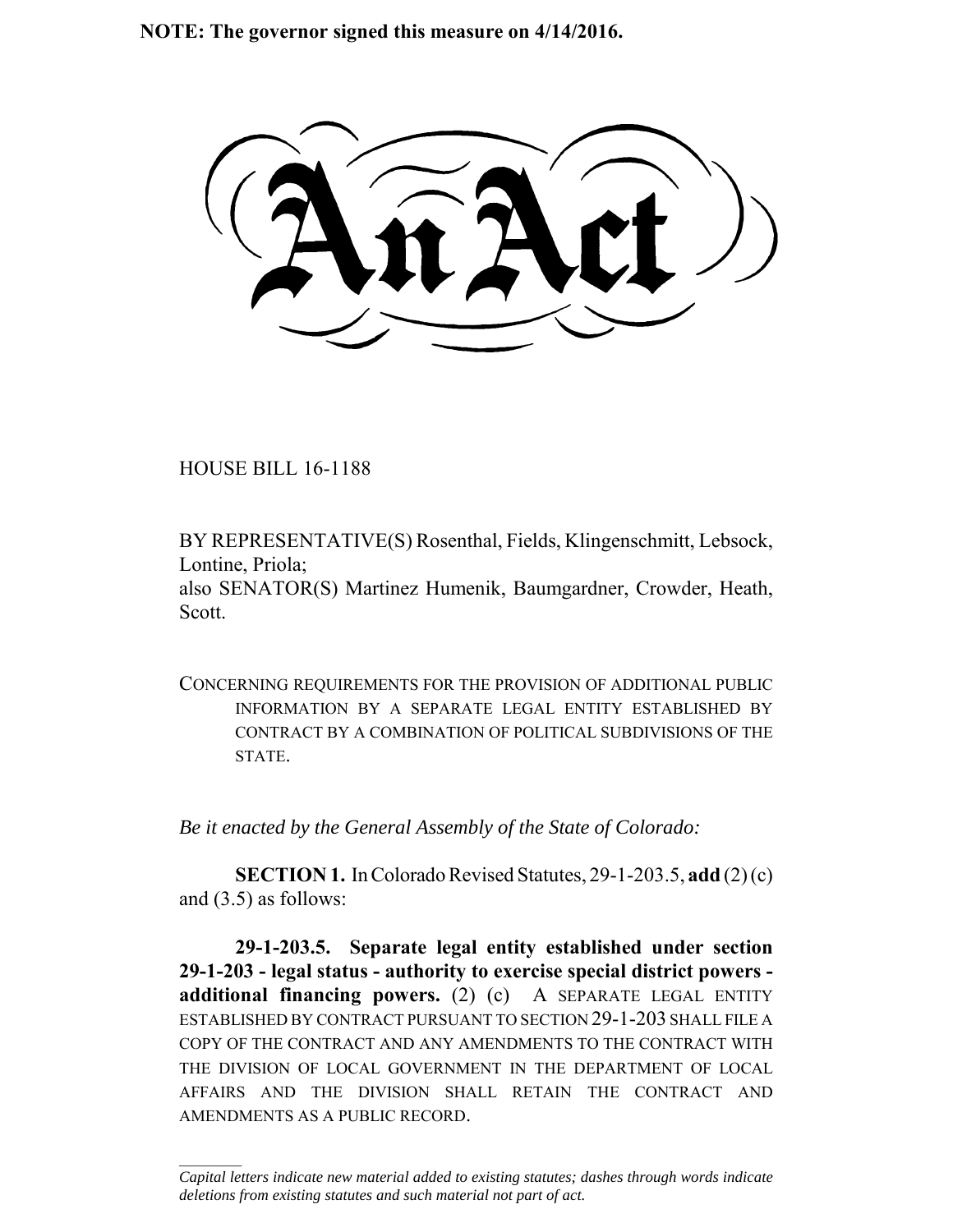(3.5) A SEPARATE LEGAL ENTITY ESTABLISHED BY CONTRACT PURSUANT TO SECTION 29-1-203 THAT HAS ISSUED BONDS, NOTES, OR OTHER FINANCIAL OBLIGATIONS AS AUTHORIZED BY PARAGRAPH (a) OF SUBSECTION (3) OF THIS SECTION IS SUBJECT TO THE "PUBLIC SECURITIES INFORMATION REPORTING ACT", ARTICLE 58 OF TITLE 11, C.R.S., AND SHALL FILE AN ANNUAL INFORMATION REPORT, TO THE EXTENT PRACTICAL, IN THE MANNER SPECIFIED IN SECTION 11-58-105, C.R.S.

**SECTION 2. Act subject to petition - effective date.** This act takes effect at 12:01 a.m. on the day following the expiration of the ninety-day period after final adjournment of the general assembly (August 10, 2016, if adjournment sine die is on May 11, 2016); except that, if a referendum petition is filed pursuant to section 1 (3) of article V of the state constitution against this act or an item, section, or part of this act within such period, then the act, item, section, or part will not take effect unless